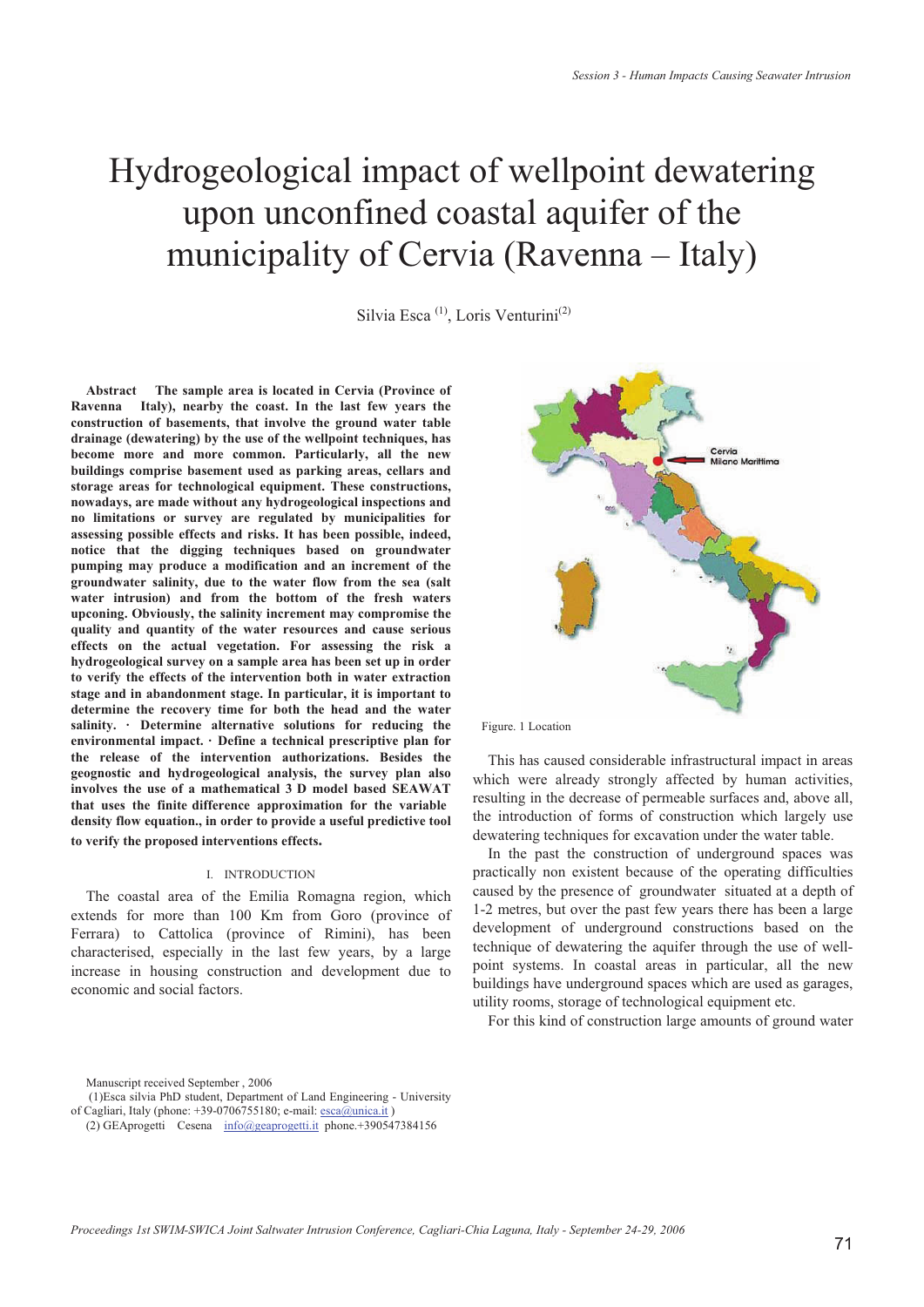are being extracted in a hydrogeological situation which is already very delicate due to the presence of thin layers of fresh water (about 4-5 metres or 10 metres at the most) with underlying layers, which are in contact with the sea, containing salt.

From the tests carried out, it was observed that the construction of a building of average dimensions requires the extraction of around 25,000-30,000 cubic metres of ground water over a period of 3-4 months.

If one considers that every year a municipality, such as the one in question in our research, issues about 100 new planning permissions requiring the use of wellpoint systems, one can easily understand the consequent impact of the extraction of millions of cubic metres of subterranean waters on the hydrogeological balance of the area.

In order to quantitatively evaluate the effect of the dewatering process, the level and vertical profile of electrical conductivity of the water in the piezometres on a standard building site was monitored before, during and after the extraction of groundwater.

The final aim of this work is not only to describe the problem, but also to give technical support to public authorities in order to regulate the construction of underground spaces and the use of dewatering techniques. With the use of in-depth hydrogeological testing, indications will be given about the areas where this is possible and where it should be avoided. In addition, mitigating or alternative solutions with less environmental impact will be proposed

# II. METHODOLOGY OF THE ANALYSIS

#### *A. Description of the study area:*

The studied area is situated in the municipality of Cervia (province of Ravenna) in the Emilia Romagna Region, along the Adriatic coastal zone.

This zone is characterised by the presence of an urbanised area (Milano Marittima) at a short distance from the pinewood of Cervia and 1,500 metres from the coastline.).



Figure 2 Location of study area

This situation can cause a modification and an increase in the salinity of groundwater, due to water being drawn from the sea and from the fresh ground water source (up-coning phenomenon). As can be clearly seen, an increase of salinity can compromise the qualitative, as well as the quantitative state of the water resources and have negative effects on the existing vegetation and coastal pinewoods, hence compromising future reforestation plans of.

Evident signs of deterioration in some areas of the pinewood of Cervia can already be observed because of the increase of salinity of the aquifer, a topic which has already been studied by the author. Moreover, the presence of groundwater exposes houses to the danger of flooding in the event of high water (marine incursions) or overflowing of rivers.

The terrain consists of a sandy stratum which settled during the Flandrian transgression (about 6,000 years ago) and which, in the area of study, is about 16 metres thick with underlying continental clayey silty sediments .

The section in figure 3 illustrates the structure of the subsoil: it is possible to observe that the sandy layer grows thinner westwards and ends at the Cervia saltworks.

In this zone the grain size of sand becomes coarse (gravel) and this testifies the ancient coastline of the Roman period.<br> **Town of** 





This sandy layer, which has thin silty levels, is the site of a phreatic aquifer confined at the base by silty clays, bordering eastwards on the Adriatic Sea, and delimited westwards, as already mentioned, by the saltworks of Cervia, based, on the other hand, on clayey grounds.

The whole area is intersected by canals with different functions: the harbour canal in the south, the saltworks inflow canal in the north and the canal Mesola for drainage in the central area. However, all the canals are connected to the sea and have therefore a high degree of salinity.

During the study some samples of sediments from the upper part of the aquifer, where the two piezometers were installed, were taken at a depth of 1, 2 and 3 metres from the walls of the excavation.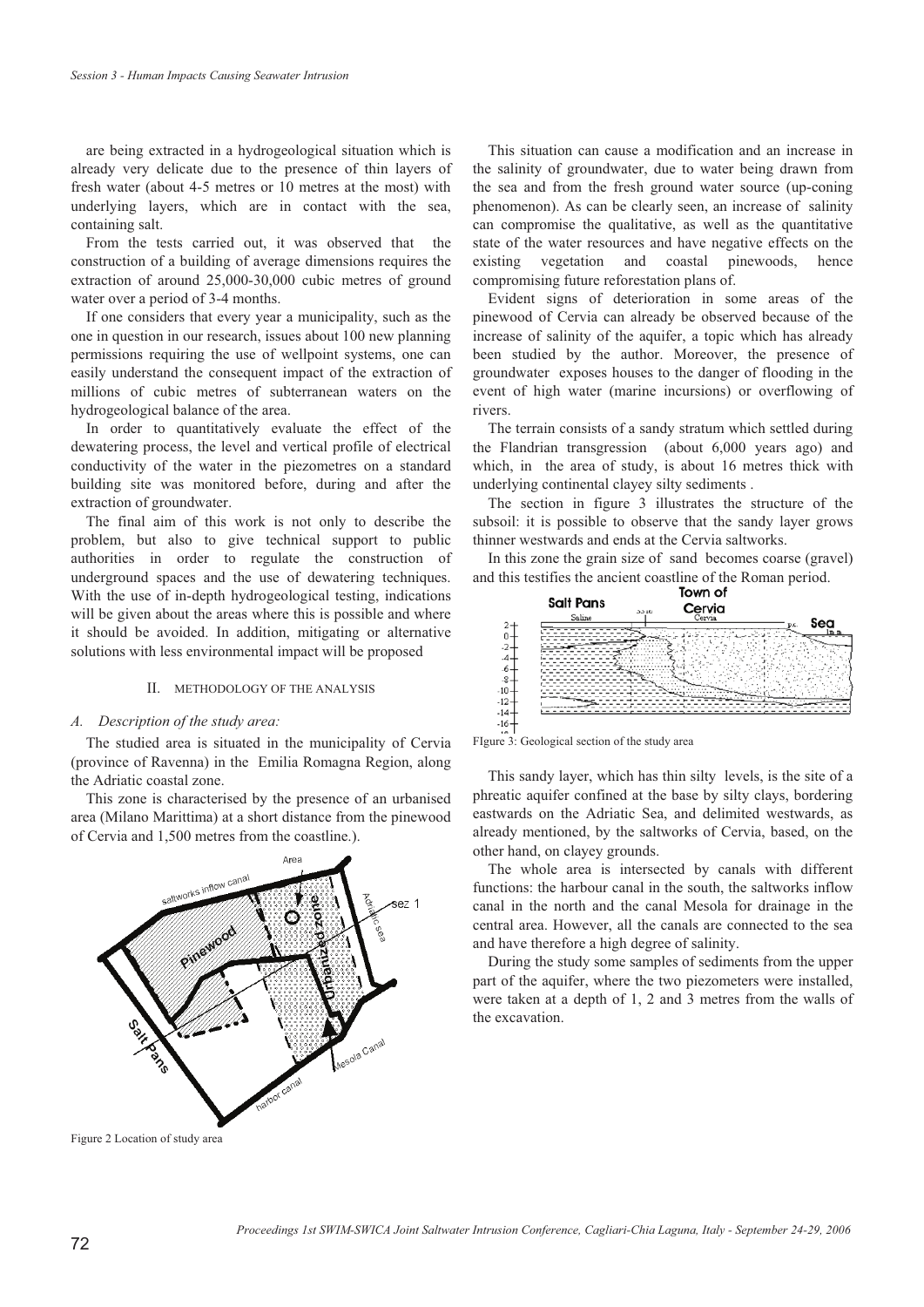

Figure.4 Section of the walls of the excavation

The sediments are mainly of a sandy nature with some thin peaty levels about 20-25 cm thick. The grain size analysis is illustrated in the following table:

|  |  | TABLE 1: GRAIN SIZE ANALYSIS |
|--|--|------------------------------|
|  |  |                              |

|                |            | gravel sand<br>% | %  | silt<br>% | clay<br>% | AGI/S<br>Classification |
|----------------|------------|------------------|----|-----------|-----------|-------------------------|
| P1             | sample 1 m |                  | 95 | 5         |           | İsand                   |
|                | sample 2 m | 3                | 91 | 6         |           | silty sand              |
|                | sample 3 m |                  | 94 | 6         |           | silty sand              |
| P <sub>2</sub> | sample 1 m |                  | 96 | 4         |           | sand                    |
|                | sample 2 m |                  | 98 | 2         |           | sand                    |
|                | sample 3 m |                  | 96 | 4         |           | sand                    |

As can be observed the sediments are almost the same with a low level of silty components. The grain size can be described as belonging to fine sands.

The water table was studied in the past by the author and these studies have allowed to draw a general picture of the current situation.

Some studies concerned the pinewoods, other studies dealt with land planning for drawing up the town planning schemes.

In Figure 5 it is possible to observe the distribution of the electric conductivity in the study area, which represents a part of the coastal area of the municipality of Cervia.

Northwards there is the Cervia saltworks inflow canal which conveys sea water to supply the saltworks. Because of the level of this canal, sea water infiltrates towards the pinewood due to the presence of a water scooping system which drains water in the pinewood.

This situation creates a large area of salt water which saturates the below-ground ìecosystem.

Southwards there is the harbour canal which links the sea to the inland areas.

The study area is also intersected by the Mesola Canal which, in the event of intense rainfall, discharges surface runoff. In normal conditions it suffers the effects of high water and the salt wedge, which causes an increase in the salinity of the surrounding wells.



Figure 5: Distribution of the electric conductivity in the study area.

Figure 6 shows the fence representation of the conductivity distribution along the coastline and in the study area.

It can be observed that fresh water with values lower than 2mS is limited to a small area, while there is a prevalence of water with higher values of conductivity, brackish water and what is undoubtedly salt water both in the fresh ground water resource as well as in the saltworks area and the pinewood.



Figure 6: Fence representation of the conductivity along the coastline and in the study area

This situation creates a delicate balance between fresh and salt water and leads to the risk of an increase of salinity in the event of disturbances, such as :

-reduction of permeable surfaces due to intense urbanization, which limits the infiltration of rainwater

-pumping and extraction of phreatic water

external physical events such as subsidence or variations of the sea level.

In this case the consequences of the extractions carried out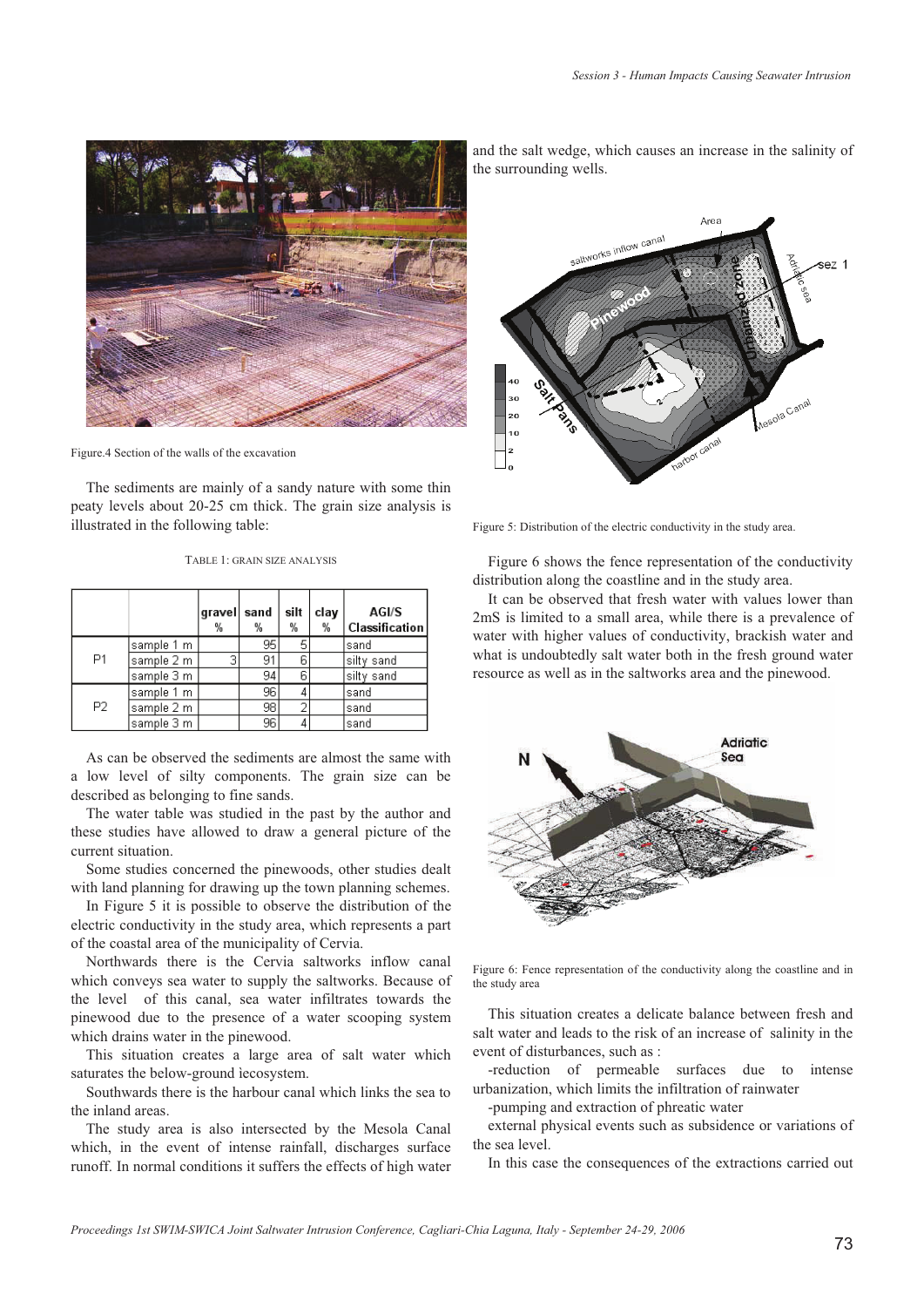for excavations under the water table were studied as it is a problem which has been underestimated by public authorities. So far it has been little documented even though, considering its large dimension, it can cause a progressive increase of salinity of the whole aquifer.

#### *B. Description of the experimental building site*

The area of the intervention is situated in the district of Milano Marittima near the municipal pinewood of Cervia and at a distance of about 1,5 Km from the coastline (see fig.7).



Figure 7: Detail of the area of study

In this area a multi-storey car park with four floors and an underground floor will be built. The site has a surface area of 1,000 square metres.

The underground floor will be built with an excavation 3.5 m in depth and with the use of a wellpoint situated at a depth of 1.5 m below ground level for dewatering the water table.

The wellpoint system consists of 68 extraction points at intervals of 2.5 m at a depth which reaches 5 m. They are connected to their own pumps through two separate pipes, as shown in figure 8.The water coming out of the two final pipes is delivered to the municipal sewer system.

The piezometers were located on both sides as indicated in fig. 8 and consisted of two PVC pipes, with a diameter of 5 cm, inserted at a depth of 10 m with micro-slits along the whole column.

Piezometer number 2 was equipped with the Hydrolab multiparametric drill situated at a depth of 4.5 m for the constant monitoring of data regarding the level and electric conductivity of the water as well as its temperature*.*

### *C. Monitoring activity.*

The monitoring consisted of:

- periodic (weekly) measurement of the vertical profile of salinity, the temperature in piezometer 1 and the water table level;
- Constant monitoring of piezometer 2 with the Hydrolab drill
- Measurement of the flow and salinity of the water coming out of from the wellpoint pipes
- Monitoring of two other piezometers, one situated in the municipal pinewood at a distance of 300 m

from the excavation area and the other near the coastline at a distance of 1,500 m.

 Rainfall measurements during the monitoring period

The pumping started on 26th May 2006 and ended on 7th August 2006 (total 73 days).



Figure 8: Arrangement of the wellpoints

## III. DISCUSSION OF THE RESULTS

#### *A. Monitoring results*

Before activating the well-point system, the vertical profile of the electric conductivity and the temperature in the two piezometers was measured in order to determine the initial situation.

The graphs are shown in figure 9.

As can be observed, even though the two piezometers were situated at a short distance from each other (about 40 m), they showed some differences.

The piezometer located eastwards (2) showed a thicker layer of freshwater than the piezometer located westwards (1).

Approximately, in piezometer n. 1 the layer of fresh water was about 8 m thick and was followed by a transition-zone down to  $-10$  m.

In piezometer n. 1 water with a lower degree of salinity is to be found only –3m below ground level. The transition zone was included between depths of 3 and 7 metres. Beyond this, the water was definitely salty. This fact can be attributed to the distribution of phreatic water in the area: westwards, towards Cervia pinewood. The presence of salt water is principally due to a network of surface drainage forced by water-scooping pumps, which draws salt water from the Cervia saltworks inflow canal.

Eastwards, in the direction of the coastline, there is a lens of fresh water supplied only by rain.

This different salinity was confirmed by taking measurements of conductivity from the pipes coming out of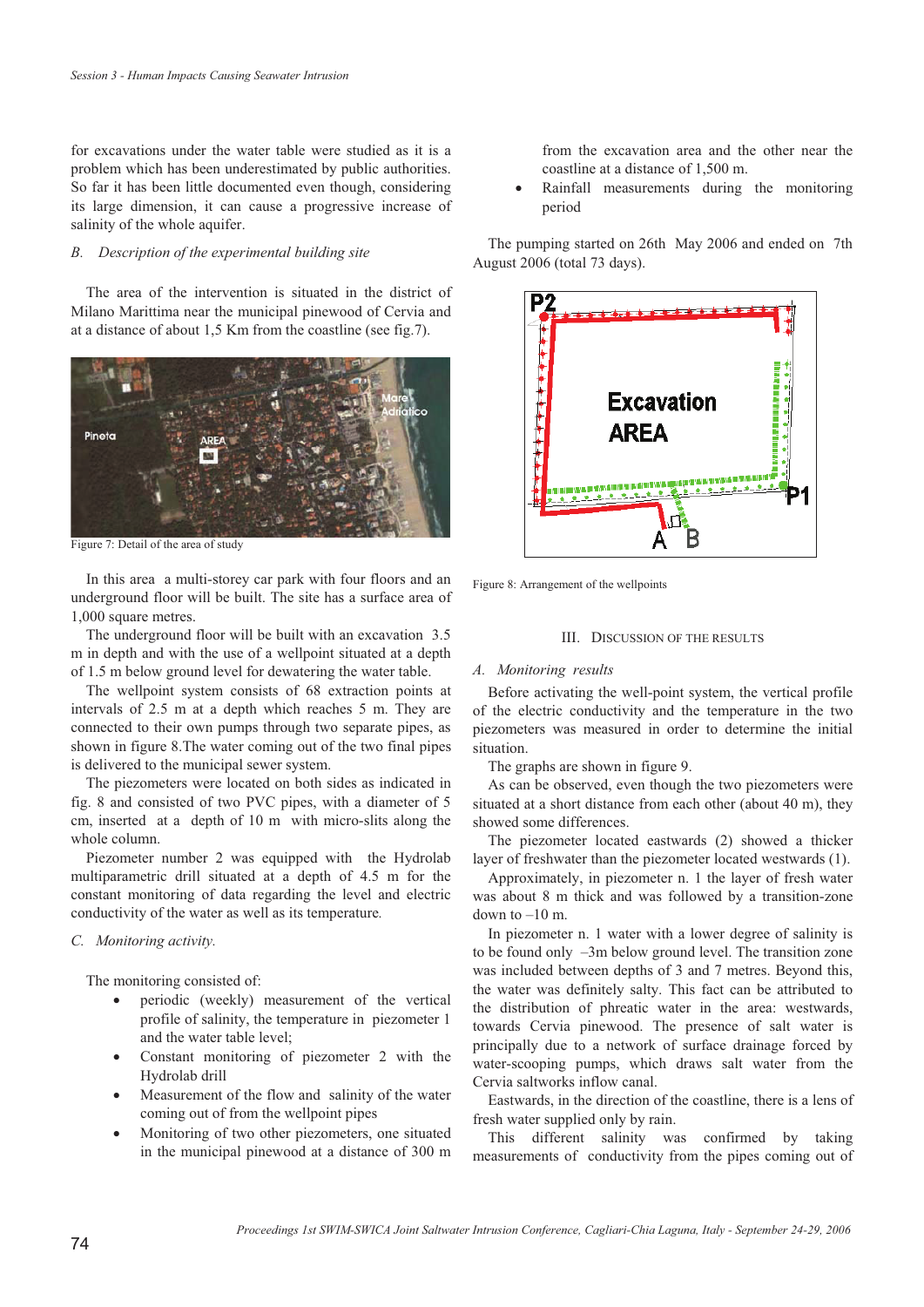the wellpoints. In actual fact, the part which drains water on the east side shows more fresh water, while the part which drains the western section shows more salt water.

Figure 9 illustrates the results of conductivity measurements carried out on the drainage water discharge pipes..



Figure 9: results of conductivity measurements



salt concentration

Figure 10 Temporal change of conductivity of the discharge waters of the wellpoint

As we can observe, the eastern part shows a lower degree of conductivity, starting from a value of about 2 mS, while the western part shows a higher degree of conductivity with values of about 6mS.

As the pumping continued, the conductivity increased progressively to reach values of more than 16mS for the western part and of 6mS for the east side.

The effect of the extraction drew water from the bottom as a consequence of the up-coning phenomenon causing an increase of salinity and water head in the uppermost part of the aquifer that contains water which is fresher on the east side and saltier on the west side towards the pinewood. The mixing of this water leads to the final value of the

conductivity of the water coming out of the well-point.

The results of the periodic measurements of the flowrate of water coming out of the wellpoint system showed that the initial rate of 7.9 l/S fell to 3.8 l/S at the end of the operations.

The rate progressively decreased as the excavation continued.

About 35,000 cubic metres of water were extracted altogether.

During the phase of extraction and the rising of the water table Piezometer 2 was constantly monitored, with the Hydrolab drill situated at a depth of 4.5 m below ground level. Piezometer 1 was periodically monitored.

The graph of figure 11 shows the data of piezometer 1.



Figure 11:Temporal change of conductivity in the constantly monitored piezometer no. 2

As one can observe, the lowering of the water table led to the immediate increase of conductivity: the normal values of fresh water rose to very high values (more than 25mS) in just a few days.

During the whole excavation period the conductivity became stable remaining at the same values.

The decreasing values which were sometimes registered were caused by power cuts which led to the immediate recovery of the levels.

At the end of the extraction the immediate decrease of the conductivity and the progressive rise of the phreatic level could be observed.

The values observed afterwards indicated resumption of pumping for brief periods for technical reasons.

 On the other hand, the piezometers were situated along the same line as the well-points and for space reasons it was not possible to use check points other than those situated in the pinewoods of Cervia .

The results of the periodic monitoring of piezometer 1 are shown in figure 12.

In this case the vertical profile of conductivity during and after extraction of the water was monitored.

It can be observed that the thin layer of fresh water was immediately removed and during extraction the water showed a degree of conductivity which constantly exceeded 45 mS.

At the end of extraction there was a progressive rise of salinity which was much slower than in piezometer 1.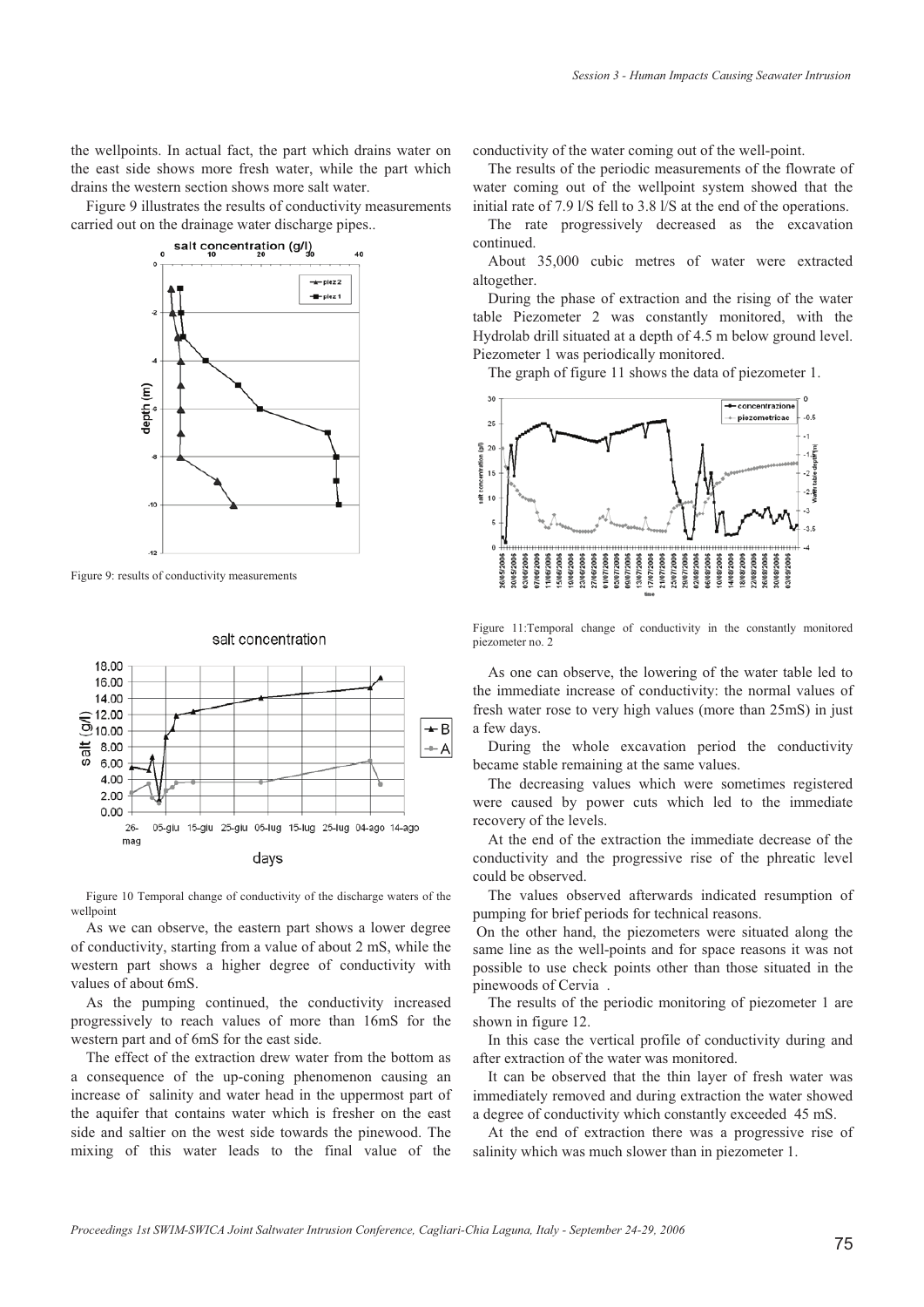

Figure 12: vertical profile of conductivity in piezometer 1

The piezometer situated at a greater distance (coastal area) did not show significant variations compared to the pumping phase, while the piezometer situated in the pinewood showed a higher degree of conductivity in the upper part compared to existing data. This may suggest that the extraction also influenced the area near the pinewood.

The monitoring which is still ongoing will possibly confirm this.

#### *B. Simulation of mitigating hypotheses*

In a hydrogeological situation such as the one on the coast of the Emilia Romagna Region, the dewatering techniques cause local effects that persist for a short period, and which could produce short or long term changes due to the increase of housing projects in nearby areas. The present study tried to analyse possible solutions to mitigate these effects.

However, this problem has already been addressed in other areas, for example, Versilia in the Province of Lucca, where the re-injection of the water extracted from the subsoil has been proposed in order to avoid the impoverishment of the water resource and to limit seawater intrusion.

The hydrogeological situation in this part of the region of Emilia Romagna does not allow the application of such a solution because of the lack of space and due to a greater complexity and fragility than the one mentioned. In actual fact, the water coming out of the wellpoints reaches high values of salinity so rapidly that it allows nothing but the reinjection of salt water.

Some mitigating hypotheses have been suggested: for example, the use of barriers or partitions, or an external solution could be to prohibit any excavation work below the water table, at least in the more vulnerable areas.

In order to evaluate the possible benefits of using hydraulic barriers some preliminary simulations, still in progress, have been carried out. This concerns a theoretical case, similar to the one observed, which has yet to be assessed, as a

forerunner of a specific model to be applied to the study area.

The simulations have been carried out using Visual Modflow Pro software with the specific application package SEAWAT 2000 which allows to create a model with a variable density flow similar to the flow which occurs during seawater intrusion or upconing phenomena. SEAWAT combines the MODFLOW code of flow modelling with the code for solute transport modelling.

In this way the programme can solve the associated flow and transport equations.

The flow equations are formulated using the conservation of mass instead of the volume conservation as occurs in Modflow 2000.

The simulations carried out concern the situation without the suggested adoption of mitigating measures and solutions such as the use of barriers at different depths.

As regards the simulation without the adoption of any preventive measures, the hydrogeological situation is shown in figure 14: it is possible to observe the dual emptying cone due to the wellpoint line and to the up-coning phenomenon. The simulation figure refers to samples taken over a period of 30 days. The quantity of water extracted is about 19,000 mc which is consistent with the observation made during the first month of extraction. Figure 15 shows the hydrogeological situation in the event of barriers being inserted into the ground down to a depth of about 6 meters.

It is possible to observe that there is a reduction of the area involved in the up-coning phenomenon, which is, however, more accentuated locally in the area of intervention. With the same drawdown, the volume of extracted water is equal to 10,000 cubic metres: so the quantity was halved with a consequent reduction of the impact on the hydrogeological balance of the area.If the barriers are inserted at a depth of 10 meters, as shown in figure 16, the extraction of water is further limited: in 30 days it is equal to 8,000 cubic metres.

As regards the phenomenon of the up-coning of water with a higher degree of salinity, we can observe that outside the area delimited by the barriers, the curves with the same degree of salinity are undisturbed, compared to the initial situation.

In this way, therefore, the problem is limited within a defined area.



Figure. 14 simulations of the situation without the suggested adoption of mitigating measures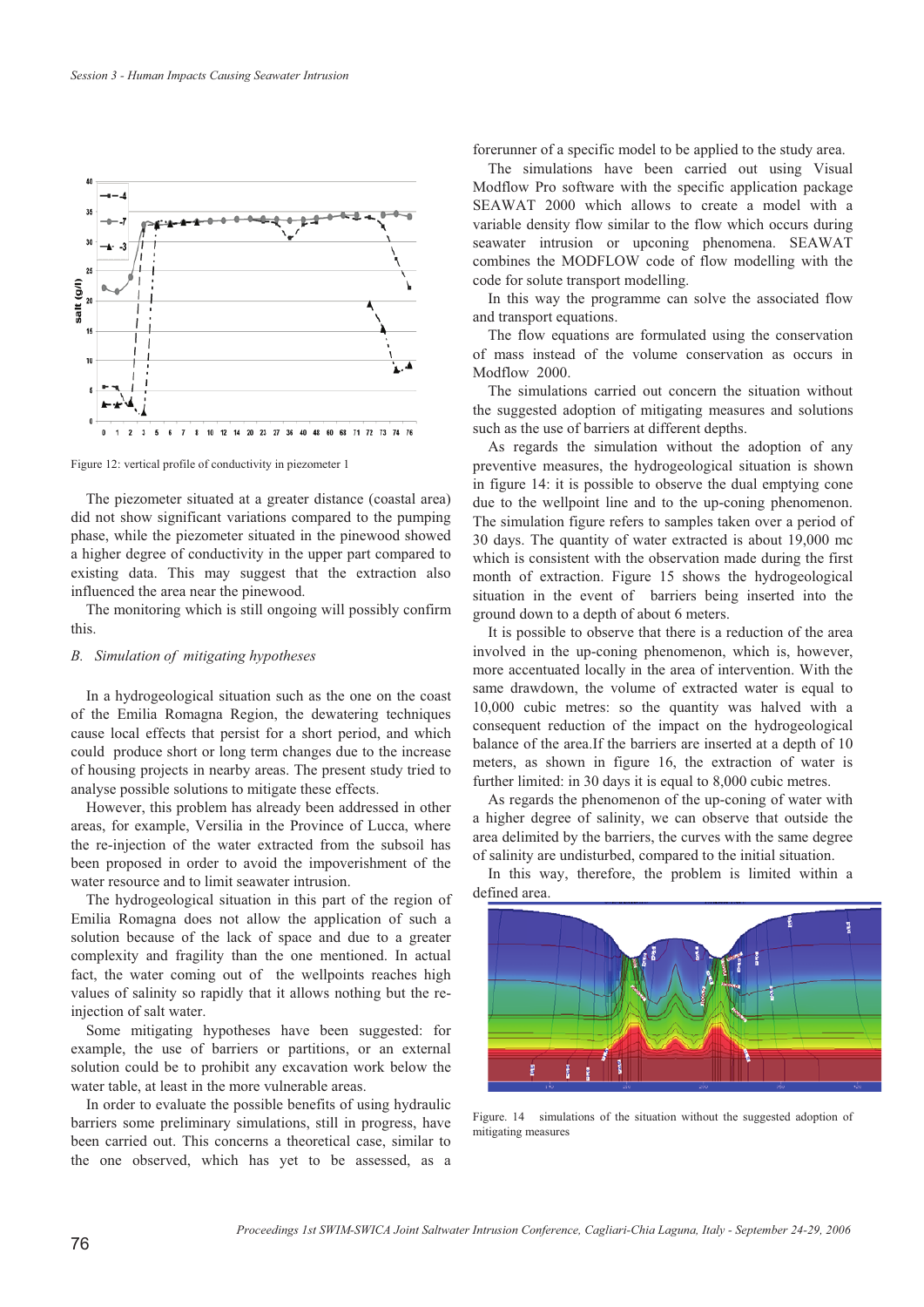

figure. 15 simulations of the situation with barriers inserted into the ground down to a depth of about 6 meters.



Figure. 16 simulations of the situation with barriers being inserted into the ground down to a depth of about 10 meters

# IV. CONCLUSIONS

The study carried out in an area on the coast of the municipality of Cervia (Emilia Romagna Region) indicates that the process of groundwater dewatering using well points causes major local effects concerning the increase of the salinity of the aquifer, chiefly due to up-coning.

These effects are gradually reversed, but the large amount of housing construction in nearby urban areas can potentially cause overlapping of these effects and lead to salinization of the aquifer in the short or long term.

On the other hand, the quantities of water extracted every year during housing construction in the coastal area are unsustainable or incompatible with the water resources conservation.

Moreover, in parallel with these extractions there is also the progressive increased impermeability of the soil with the reduction of the surface due to infiltration of rain water which multiplies the negative effects.

The suggested solutions, which will be the object of further studies and tests, also to be carried out using models, concern the prohibition of this kind of action in vulnerable areas (thin

layers of fresh waters) and the adoption of mitigating measures such as barriers or partitions, while the re-injection of water does not appear to be a feasible solution.

The first simulations carried out indicate that the adoption of these systems might reduce the quantity of water to be extracted and might lead to an improved conservation of the fresh water layer.

At the same time, water resource management actions should be adopted in order to favour infiltration into the subsoil, thus reducing the amount of impermeable surfaces so as to recover rainwater, in order to improve the water balance of the phreatic surface.

#### **REFERENCES**

- [1] GEAprogetti" studio idrogeologico degli interventi di dewatering per la costruione di un salbergo e parcheggi sotterranei a Milano Marittima". Studio inedito per conto di privati..2002
- [2] Singea " studio idrogeologico della pineta di Cervia" studio inedito comune di Cervia, 1994,
- [3] .Singea "Piano dell'arenile del comune di Cervia " studio inedito comune di Cervia, 1994
- [4] Singea "Piano Regolatore del comune di Cervia " studio inedito comune di Cervia, 1994
- [5] GEAprogetti " studio idrogeologico dell'area di intervento Pineta Village in comune di Cervia" studio inedito per committenti privati. 2001.
- [6] S. Cavazza , p. Cortopassi, A. Crisci, G. Duchi, A.Pardossi, J. Simonetta
- [7] " Nuovi studi sulla crisi idrica e sulla salinizzazione a Viareggio e in Versilia" tipografia Massarosa Lucca 2002